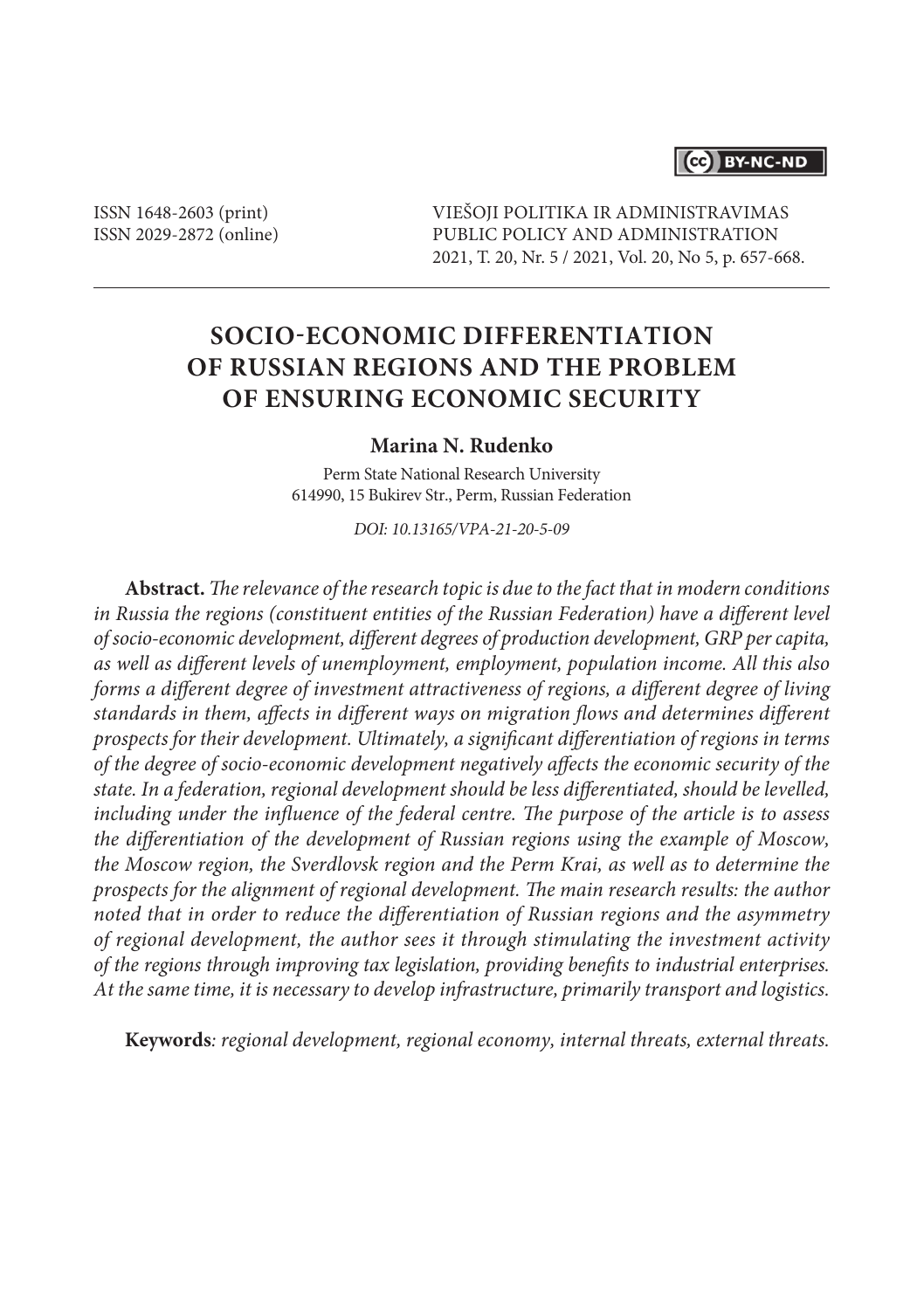#### **Introduction**

Different factors determine different development opportunities. Therefore, the development of production, gross regional product, other economic indicators, as well as the standard of living of the population, income, employment will differ. In world practice, such phenomena are typical not only for developing countries or countries with economies in transition, but also for fairly developed countries, including the USA, Germany, France and others. Moreover, development imbalances are characteristic not only for the development of individual regions within a country but also for different countries that are in close proximity with close economic ties (for example, the countries of the European Union or the countries of the EAEU, CIS). Russia, being a fairly large state in terms of territory, includes 85 subjects of the federation, many of which are located at a very distant distance from the capital and the central region, in addition, different regions have different geographic, demographic position, climatic conditions, resources, level of development of productive forces, etc. Therefore, for Russia, the alignment of regional development is one of the most important tasks. The task of the state, represented by the central authorities, is to align the socio-economic development of the country's regions, to ensure the convergence of the socio-economic indicators of different regions (Stadnyk et al., 2018). The task of regional and local authorities is to search for growth points and increase the investment attractiveness of their region in order to ensure economic growth to a greater extent. Failure to do so entails an increase in differentiation and a deterioration in the economic security of the state as a whole, since the idea of national unity will not be realised, the confrontation between the population and the authorities in the regions, the confrontation between the regions and the centre, will intensify, which are clearly negative phenomena that do not contribute to the stable development of the state. It is not facilitated by the constant outflow of the population from some regions with a lower level of socio-economic development to others, since in some regions an extremely negative demographic situation is developing, in others, the constant migration increase in the population increases pressure on the labour market and also does not contribute to stable development (Dziuba, 2021; Lebedchenko, 2020; Podtserkovny, 2018).

First of all, it is necessary to dwell on the issues of economic security, to give definitions of economic security in general and the economic security of the region in particular. Thus, academician L.I. Abalkin (1994) defines economic security as the state of the economy "in which sustainable economic growth can be ensured and social needs are effectively met" (Abalkin, 1994). V.I. Vidyapin and E.A. Oleinikov (1997) point out that economic security is not only the state of the economy, but is also the result of the state of the institutions of power that must ensure this security, withstand risks and threats (external and internal threats) (Vidyapin and Oleinikov, 1997). The more resilient the economy is to such risks, the greater economic security will be provided. Further, it is necessary to turn to the issues of differentiation of regional development. The reason for the differentiation is in the asymmetry of development, that is, in the uneven development of regions or countries. V.Yu. Shcheglov and I.K. Varfolomeeva (2019) indicate that the differentiation of regions is their delineation "according to the level of social status, income, quality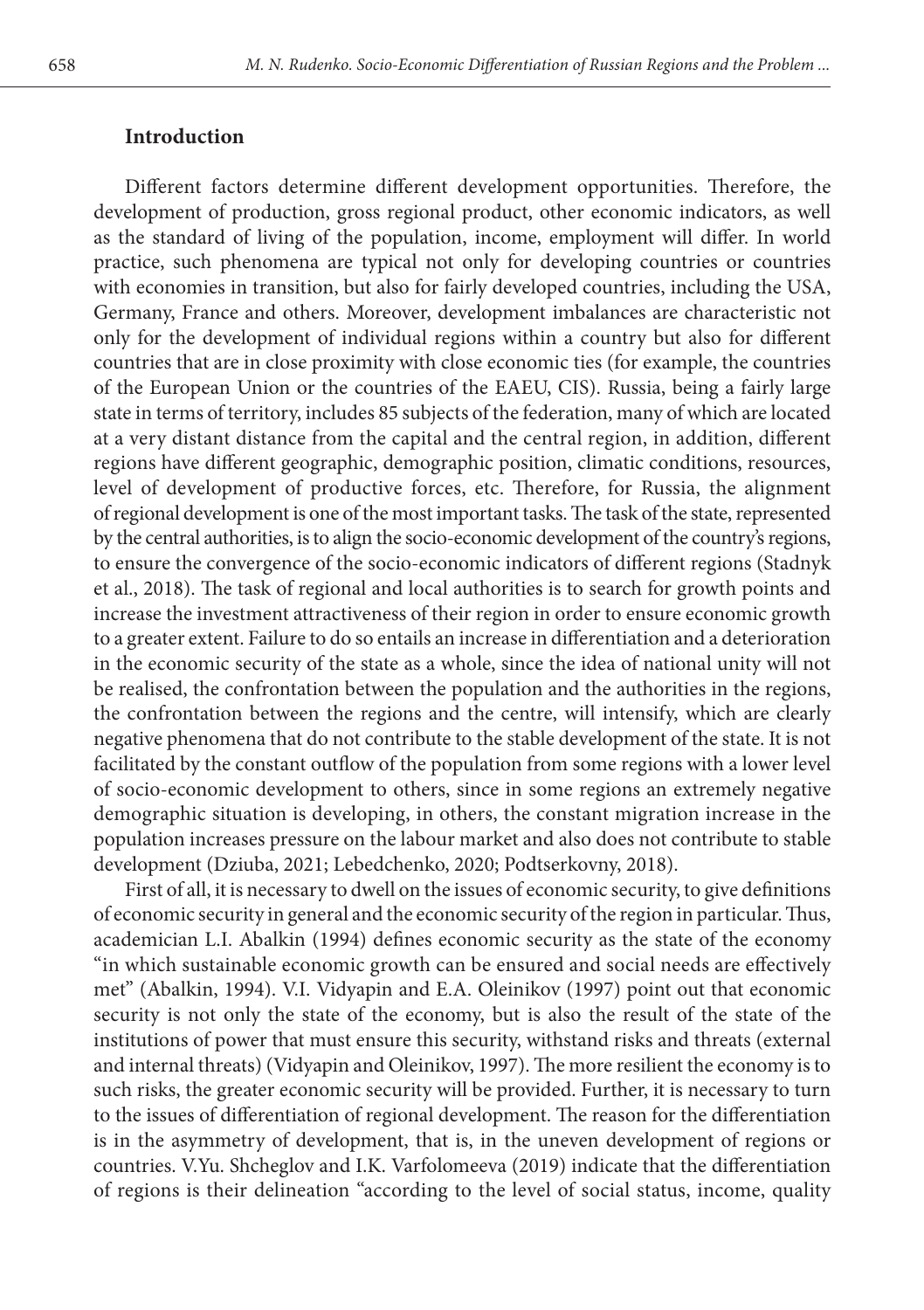of life" (Shcheglov and Varfolomeeva, 2019). At the same time, they note a high level of differentiation of Russian regions, highlighting a number of reasons why this became possible: social and economic differences between the subjects of the federation and the cost of living in these subjects; different state of development of the labour market and infrastructure; different investment climate in the regions.

In addition, authors such as A. Bagaryakov and N. Nikulina (2012) point out the importance of innovation, innovative development and readiness to perceive innovation in the region as an important factor in ensuring the development of the region and its economic security. As a result, the authors point to several types of Russian regions: agricultural regions with a developed agricultural sector (Stavropol and Krasnodar Territories, primarily the regions of the North Caucasus); industrial regions where heavy industry is developed (many large cities of the Urals, Siberia, Central Russia and the regions around them); regions with a large concentration of the mining industry with a weak development of the agrarian sector (Yamalo-Nenets Autonomous Okrug, Khanty-Mansi Autonomous Okrug, Yakutia, in the first place); regions that are rich in natural resources or historical values (Shcheglov and Varfolomeeva, 2019; Velykanova, 2020). On this basis, Moscow, the Moscow region, St. Petersburg are among the most competitive, but other regions, due to the development of production potential, logistics, infrastructure, and the availability of resources, are also placed above the rest. K.O. Ternavshchenko et al. (2018) indicate that a significant differentiation of the socio-economic development of the region can cause the disintegration of regions, it forms "preconditions for the development of regional crisis processes with different levels of impact on the system of economic security of the state" (Ternavshchenko et al., 2018).

M.V. Shelomentseva (2016) indicates that the assessment of the state of the achieved level of economic development of the region is associated, first of all, with the study of such an indicator as the gross regional product per capita (GRP per capita) and the quantitative indicator "life expectancy at birth" (Shelomentseva, 2016). At the same time, E. Karanina and D. Loginov (2017) indicate that indicators such as GDP per capita, economic growth and others do not guarantee security by themselves, since their change and dynamics are often the results of internal factors. Therefore, it is required to analyse the independence and stability of the region, its ability to maintain the pace of development while being isolated from the centre (Karanina and Loginov, 2017; Hobela and Melnyk, 2021).

### **Materials and Methods**

To analyse the differentiation of the studied regions, methods of horizontal and vertical analysis were used, as well as comparison of such indicators as: 1) income of the population; 2) unemployment rate according to the ILO method; 3) general and migration population growth (indices and dynamics); 4) life expectancy of the population; 5) investments in fixed assets; 6) provision of infrastructure. For comparison, 4 regions were taken:

1) Perm Territory – as a region that interests directly the author of the article, as well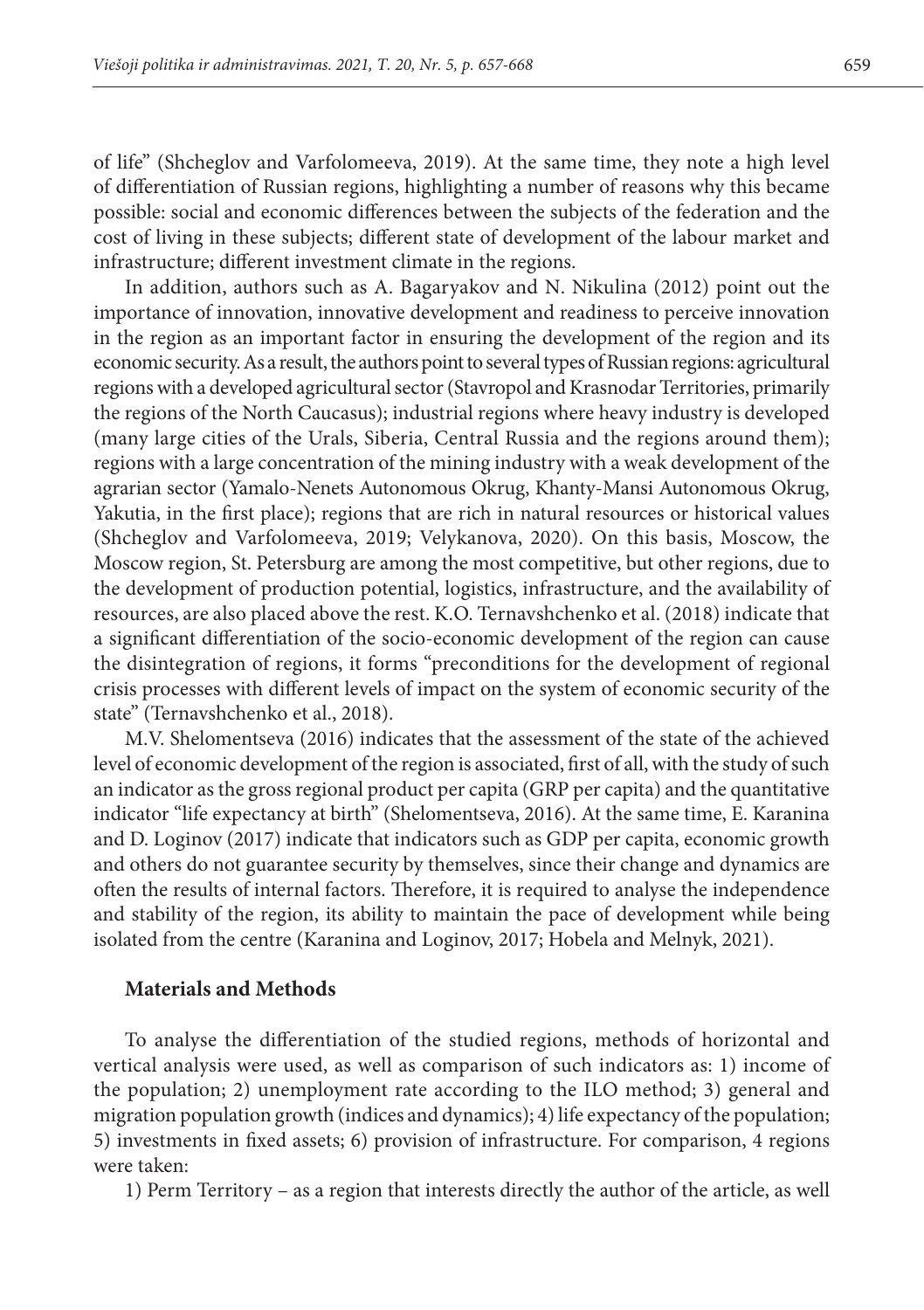as its level of economic security, differences in socio-economic development from other regions;

- 2) Sverdlovsk region as a neighbouring region with a developed heavy industry, at the same time the financial centre of the Ural Federal District, where one of the most significant industrial and financial centres for the country is located – the city of Yekaterinburg;
- 3) Moscow as the most developed region in the country;
- 4) Moscow region as a region adjacent to the most developed Moscow, and also with a fairly high level of development.

The analysis was carried out for four regions in order to determine what is the differentiation and differences in the socio-economic development of these regions. The analysis period is 2016-2018. The development of the stated topic was considered in the study of the following main aspects: socio-economic indicators of the regions of Russia, the department of the Federal State Statistics Service for Moscow and the Moscow Region, as well as for the Sverdlovsk and Kurgan Regions, the territorial body of the Federal State Statistics Service for the Perm Territory.

The economic development of the region is directly related to such an indicator as the gross regional product per capita, which can dynamically change, depending on the influence of external or internal factors. Therefore, it is necessary to monitor the development of the region, depending on its location. Thus, the author proposes an analysis of the budget deficit, the region's own budget revenues without taking into account external sources (transfers from the federal budget), the volume of investments in the regional economy, the unemployment rate in the region, etc.

Also, rating models can be used to compare the socio-economic development of regions. One of the well-known and regularly compiled is the rating of the quality of life in the regions. The study of the differentiation and uneven development of regions (asymmetry) is based on the calculation of such key indicators as investment activity, the introduction of incentives in industry, and the development of the region's infrastructure.

#### **Results**

Table 1 presents comparative data on the dynamics of GRP, GRP per capita and production by sectors of the economy in the studied regions.

| <b>Indicators</b>                       | <b>Moscow</b> | Moscow region | Sverdlovsk region | Perm Krai |  |
|-----------------------------------------|---------------|---------------|-------------------|-----------|--|
| GRP in current prices by years, bln RUB |               |               |                   |           |  |
| 2016                                    | 14 2 3 7      | 3 6 6 3       | 1991              | 1096      |  |
| 2017                                    | 15725         | 3803          | 2 1 4 3           | 1 1 9 1   |  |
| 2018                                    | 17882         | 4 2 0 2       | 2 2 7 8           | 1318      |  |

*Table 1.* **Data on indicators of GRP, GRP per capita and production indices in Moscow, Moscow region, Sverdlovsk region and Perm Krai**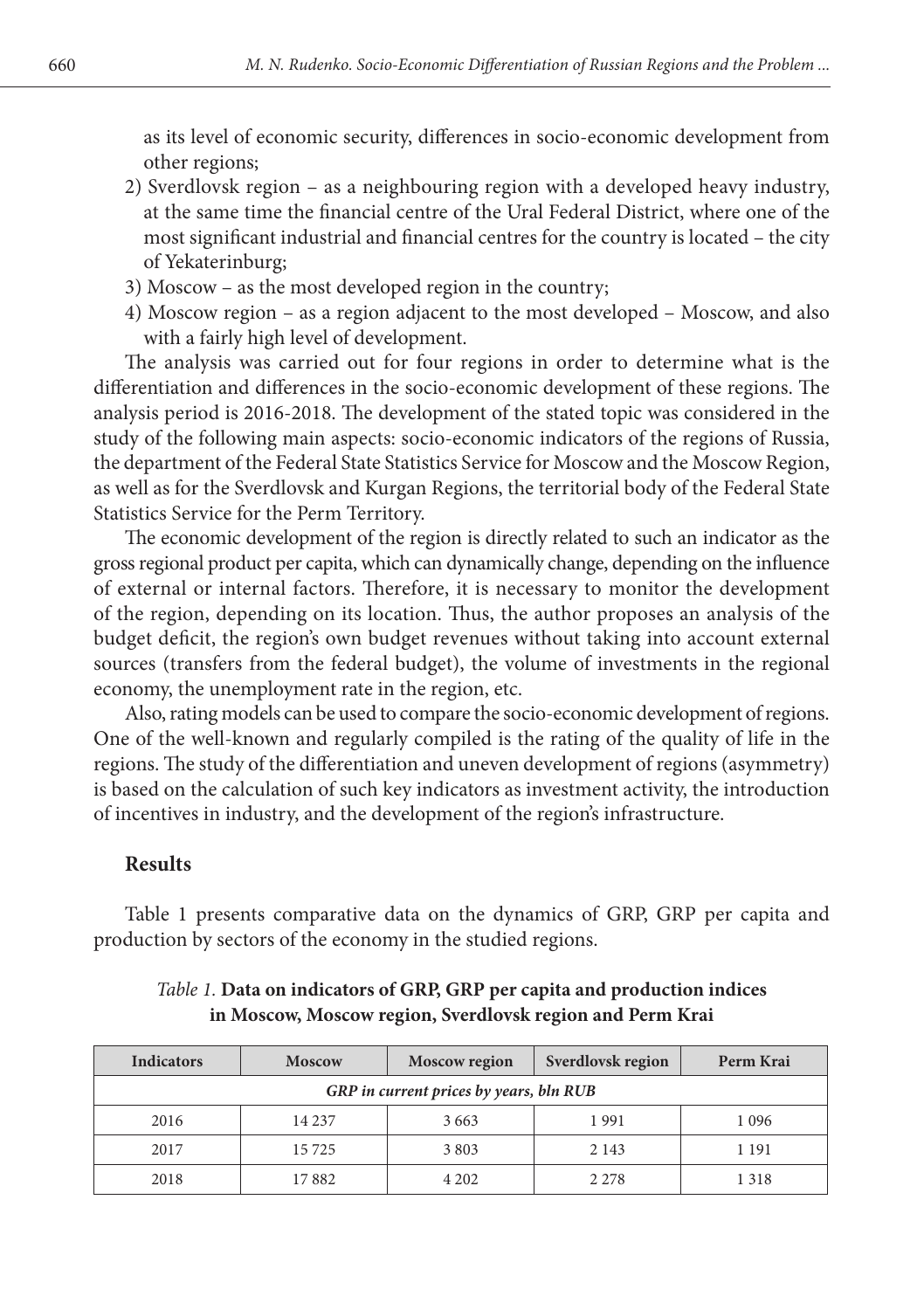| <b>Indicators</b>                    | <b>Moscow</b> | Moscow region                    | Sverdlovsk region | Perm Krai |  |
|--------------------------------------|---------------|----------------------------------|-------------------|-----------|--|
| Dynamics of real GRP, %              |               |                                  |                   |           |  |
| 2016                                 | 101.0%        | 103.3%                           | 101.9%            | 96.7%     |  |
| 2017                                 | 101.9%        | 101.3%                           | 102.0%            | 101.8%    |  |
| 2018                                 | 103.0%        | 103.2%                           | 102.3%            | 100.8%    |  |
| Average for 3 years                  | 102.0%        | 102.6%                           | 102.1%            | 99.7%     |  |
|                                      |               | GRP per capita by years, bln RUB |                   |           |  |
| 2016                                 | 1 1 5 0       | 493                              | 460               | 416       |  |
| 2017                                 | 1 2 5 7       | 507                              | 495               | 454       |  |
| 2018                                 | 1417          | 553                              | 528               | 505       |  |
| Indices of industrial development, % |               |                                  |                   |           |  |
| 2016                                 | 100.2         | 110.7                            | 102.6             | 99.9      |  |
| 2017                                 | 101.0         | 111.3                            | 101.4             | 104.1     |  |
| 2018                                 | 111.1         | 110.5                            | 108.8             | 102.9     |  |
| Average for 3 years                  | 104.0         | 110.8                            | 104.2             | 102.3     |  |
| Retail indices, %                    |               |                                  |                   |           |  |
| 2016                                 | 92.8          | 101.0                            | 94.5              | 94.5      |  |
| 2017                                 | 101.2         | 105.3                            | 98.5              | 101.4     |  |
| 2018                                 | 102.8         | 108.2                            | 102.3             | 105.2     |  |
| Average for 3 years                  | 98.8          | 104.8                            | 98.4              | 100.3     |  |

*Source*: Regions of Russia: socio-economic indicators 2019

From the above data, it follows that the studied regions have different dynamics of development: the highest – in Moscow, the Moscow region, slightly lower – in the Sverdlovsk region, the lowest indicators – in the Perm Krai, incl. not only by GRP, but also by the index of industrial production. Specifically, in terms of GRP per capita, Moscow is in the lead, the rest of the regions are far ahead, the Perm Territory closes the 4 regions under study. Table 2 presents indicators of population movement, life expectancy in the regions.

*Table 2.* **Data on indicators of population movement, life expectancy in Moscow, the Moscow region, the Sverdlovsk region and the Perm Krai**

| <b>Indicators</b>           | <b>Moscow</b> | <b>Moscow</b> region | Sverdlovsk region | Perm Krai |  |
|-----------------------------|---------------|----------------------|-------------------|-----------|--|
| Population, thousand people |               |                      |                   |           |  |
| 2016                        | 12 3 8 1      | 7423                 | 4 3 2 9           | 2632      |  |
| 2017                        | 12 507        | 7 5 0 3              | 4 3 2 5           | 2623      |  |
| 2018                        | 12615         | 7.599                | 4 3 1 6           | 2611      |  |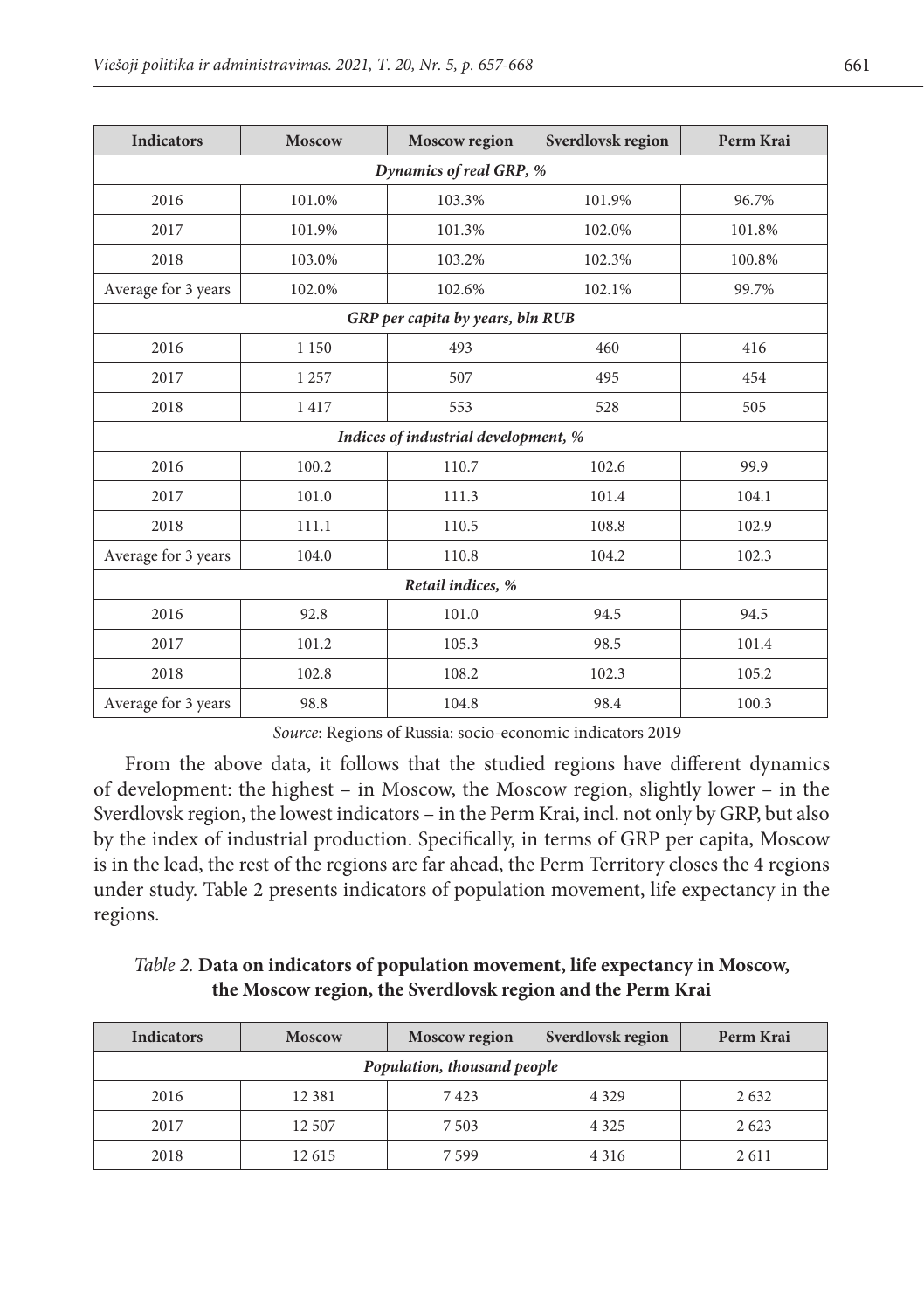| <b>Indicators</b>                           | <b>Moscow</b> | Moscow region | Sverdlovsk region | Perm Krai |  |
|---------------------------------------------|---------------|---------------|-------------------|-----------|--|
| Population dynamics, %                      |               |               |                   |           |  |
| 2017 to 2016                                | 101.0%        | 101.1%        | 99.9%             | 99.7%     |  |
| 2018 to 2017                                | 100.9%        | 101.3%        | 99.8%             | 99.5%     |  |
| 2018 to 2016                                | 101.9%        | 102.4%        | 99.7%             | 99.2%     |  |
| Migration growth rates, per 1000 population |               |               |                   |           |  |
| 2016                                        | 24.0          | 141.0         | 1.0               | $-12.0$   |  |
| 2017                                        | 89.0          | 111.0         | 0.5               | $-23.0$   |  |
| 2018                                        | 79.0          | 140.0         | $-3.0$            | $-25.0$   |  |
| Life expectancy at birth, years             |               |               |                   |           |  |
| 2016                                        | 77.08         | 72.50         | 70.02             | 69.74     |  |
| 2017                                        | 77.87         | 73.34         | 71.23             | 70.79     |  |
| 2018                                        | 77.84         | 73.52         | 71.29             | 70.72     |  |

*Source: Regions of Russia: socio-economic indicators, 2019*

Thus, Moscow and the Moscow region from the analysed regions are the most populated. Moreover, they have a fairly high population dynamics, where the population for 3 years has grown by 1.9% and 2.4%, respectively. In the Sverdlovsk region and, especially in the Perm Krai, the population is shrinking, having decreased by 0.3% and 0.8%, respectively, over 3 years (it decreases in 2017 and 2018, both there and there). Population growth in Moscow and the Moscow Region can be explained by high rates of migration growth. The higher coefficients for the Moscow region are also explained by the development of the Moscow region, where, as it was determined earlier, the volume of production increased significantly, as well as where the cost of living is lower than in Moscow. In the Sverdlovsk region, a negative migration increase took place only in 2018, in the Perm Krai, they are negative for all three analysed years, significantly exceeding the outflow compared to the Sverdlovsk region. In terms of life expectancy, Moscow again leads by a much larger margin, then in decreasing order – the Moscow region, the Sverdlovsk region and the Perm Krai. The difference between the Perm Krai and Moscow in terms of life expectancy is very significant – more than 7 years. Table 3 presents data on unemployment and income of the population of the studied regions.

*Table 3.* **Data on unemployment and income of the population in Moscow, Moscow region, Sverdlovsk region and Perm Krai**

| <b>Indicators</b>                                | <b>Moscow</b> | <b>Moscow</b> region | Sverdlovsk region | Perm Krai |  |
|--------------------------------------------------|---------------|----------------------|-------------------|-----------|--|
| Unemployment rate according to the ILO method, % |               |                      |                   |           |  |
| 2016                                             |               | 3.0                  | 6.3               |           |  |
| 2017                                             |               | 3.2                  | 5.5               | 6.0       |  |
| 2018                                             |               | 2.7                  | 4.8               |           |  |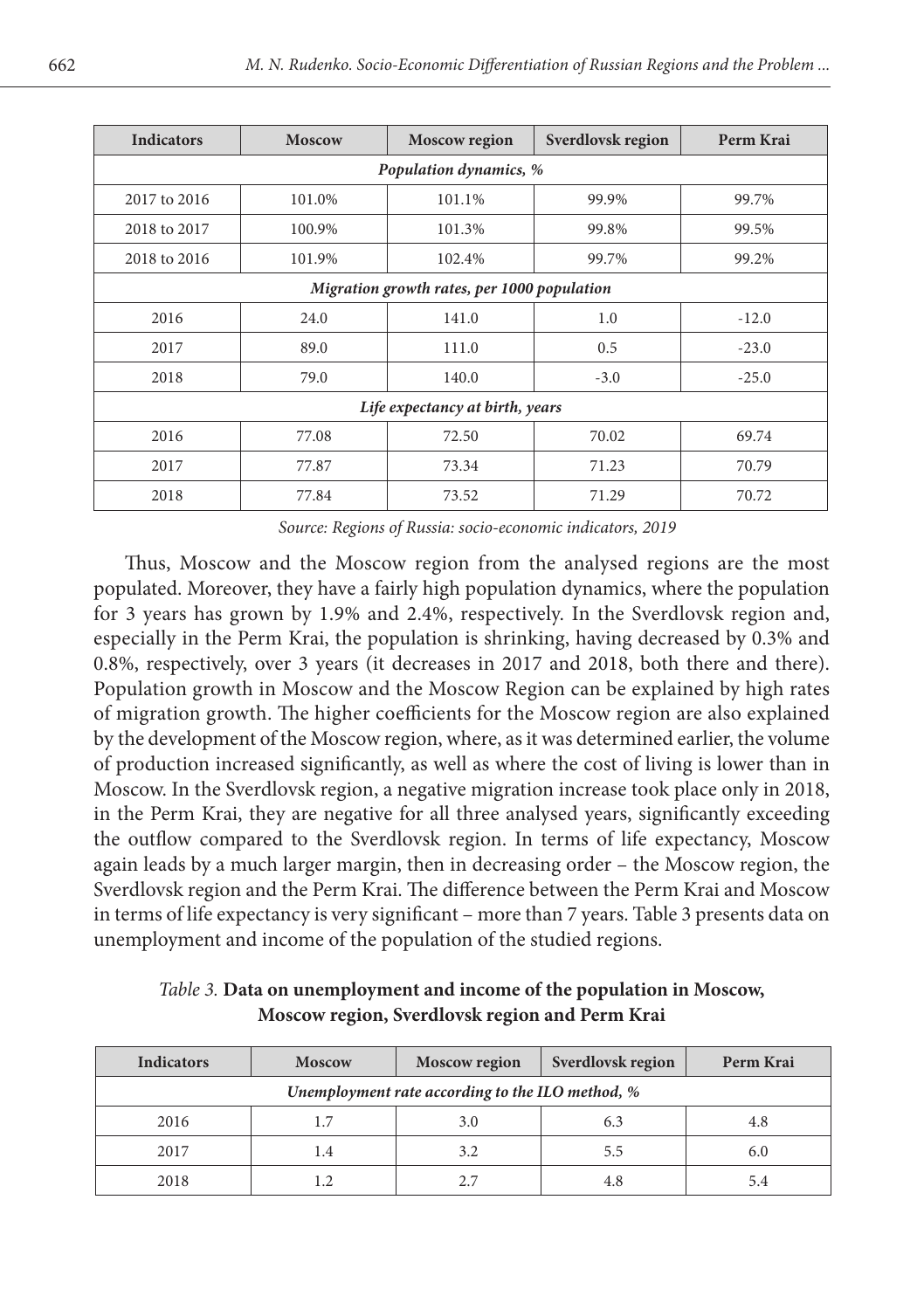| <b>Indicators</b>                                                   | <b>Moscow</b> | <b>Moscow region</b> | Sverdlovsk region | Perm Krai |  |
|---------------------------------------------------------------------|---------------|----------------------|-------------------|-----------|--|
| Average per capita income of the population per month, thousand RUB |               |                      |                   |           |  |
| 2016                                                                | 62.0          | 41.3                 | 34.7              | 22.7      |  |
| 2017                                                                | 65.5          | 42.3                 | 35.2              | 28.3      |  |
| 2018                                                                | 68.4          | 44.7                 | 36.7              | 28.7      |  |
| Average monthly nominal accrued wages per month, thousand RUB       |               |                      |                   |           |  |
| 2016                                                                | 71.4          | 42.7                 | 32.3              | 30.7      |  |
| 2017                                                                | 73.8          | 46.8                 | 34.8              | 33.0      |  |
| 2018                                                                | 83.8          | 51.9                 | 38.1              | 35.8      |  |
| Dynamics of real incomes of the population, %                       |               |                      |                   |           |  |
| 2016                                                                | 95.7%         | 99.7%                | 94.7%             | 81.6%     |  |
| 2017                                                                | 101.5%        | 100.0%               | 97.8%             | 99.2%     |  |
| 2018                                                                | 101.8%        | 102.6%               | 101.7%            | 98.8%     |  |
| Average over 3 years                                                | 99.6%         | 100.8%               | 98.0%             | 92.8%     |  |

*Source: Regions of Russia: socio-economic indicators, 2019*

Thus, the data shows that the lowest unemployment rate is in Moscow, and the highest, at least in 2018, in the Perm Krai. At the same time, in general, the unemployment rate in all analysed regions is decreasing, but in the Perm Krai in 2017 it increases, and the decrease in 2018 is insignificant. The average per capita income, as well as the average monthly wage, is the highest in Moscow, followed by the Moscow region with a large margin, then, also with a significant margin the Sverdlovsk region, and the Perm Krai closes. At the same time, the gap in the average per capita income of the population of the Perm Krai and Moscow in 2018 – 2.87 times, in the average wage – 2.34 times. According to the dynamics of real incomes of the population, it was noted that all regions, except for the Moscow region, have negative dynamics during the analysed period, although in 2017 and 2018 real incomes of the population in Moscow and especially the Moscow region increase, in the Sverdlovsk region they increase in 2018, and in Perm Krai – declining for all three analysed years. Therefore, the problem of the Perm Krai in comparison with other analysed regions is a higher unemployment rate, lower wages, incomes of the population as a whole and the dynamics of real incomes of the population. The level of investments in fixed assets in the studied regions is shown in Figure 1.



*Figure 1.* **Investments in fixed assets in 2016-2018** *Source:* Regions of Russia: socio-economic indicators, 2019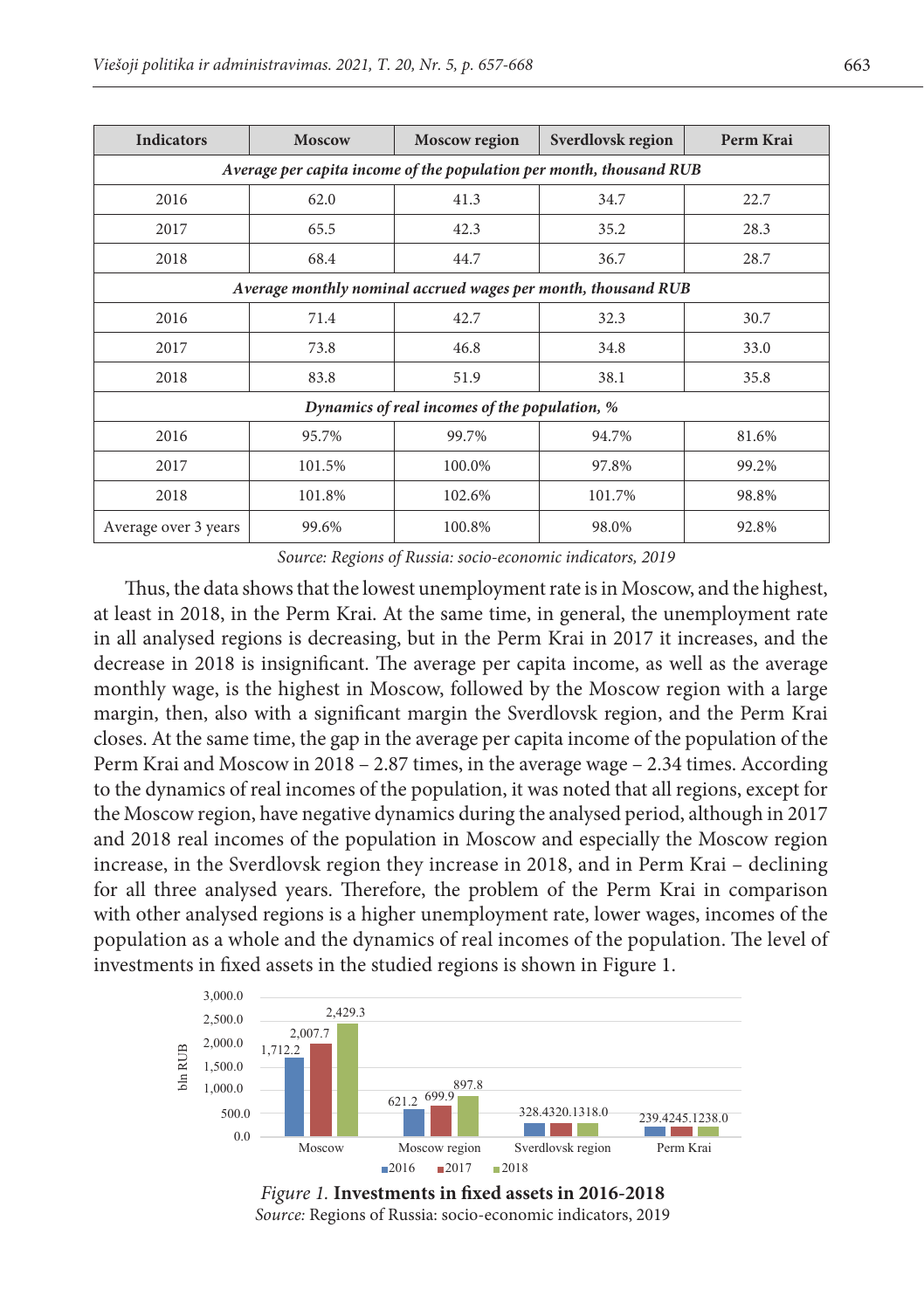From the data presented, one can note an increase in investment volumes in Moscow and the Moscow region, and, at the same time, their slowdown and even a decrease in 2018 in the Sverdlovsk region and the Perm Krai. The indices of physical volumes of investments are presented in Figure 2.



*Figure 2.* **Indices of the physical volume of investments in fixed assets in 2016-2018** *Source:* Regions of Russia: socio-economic indicators, 2019

It can be seen from the above data that if the growth of investments in physical volume in Moscow and the Moscow region amounted to 110.2 and 108.1% over 3 years, respectively, in the Sverdlovsk region and the Perm Krai it decreased, moreover, it decreased during the entire analysed period. Figure 3 presents data on the density of paved roads per 1000 square kilometres of territory.



*Figure 3.* **Density of paved roads per 1000 square kilometers of territory in 2016-2018** *Source:* Regions of Russia: socio-economic indicators, 2019

It can be seen from the above data that the most significant density is in Moscow (since there are few suburban areas within Moscow, mainly it is a city). Slightly lower, but also quite high density – in the Moscow region. Low density in the Sverdlovsk region and Perm Krai. At the same time, if in Moscow and the Moscow region the density of roads during the analysed period significantly increases, then in the Sverdlovsk region and Perm Krai this is not observed.

That is, Moscow and the Moscow region are at the head of the rating of regions, on the 1<sup>st</sup> and 3<sup>rd</sup> places, respectively, without changing their position in 2019 compared to 2018.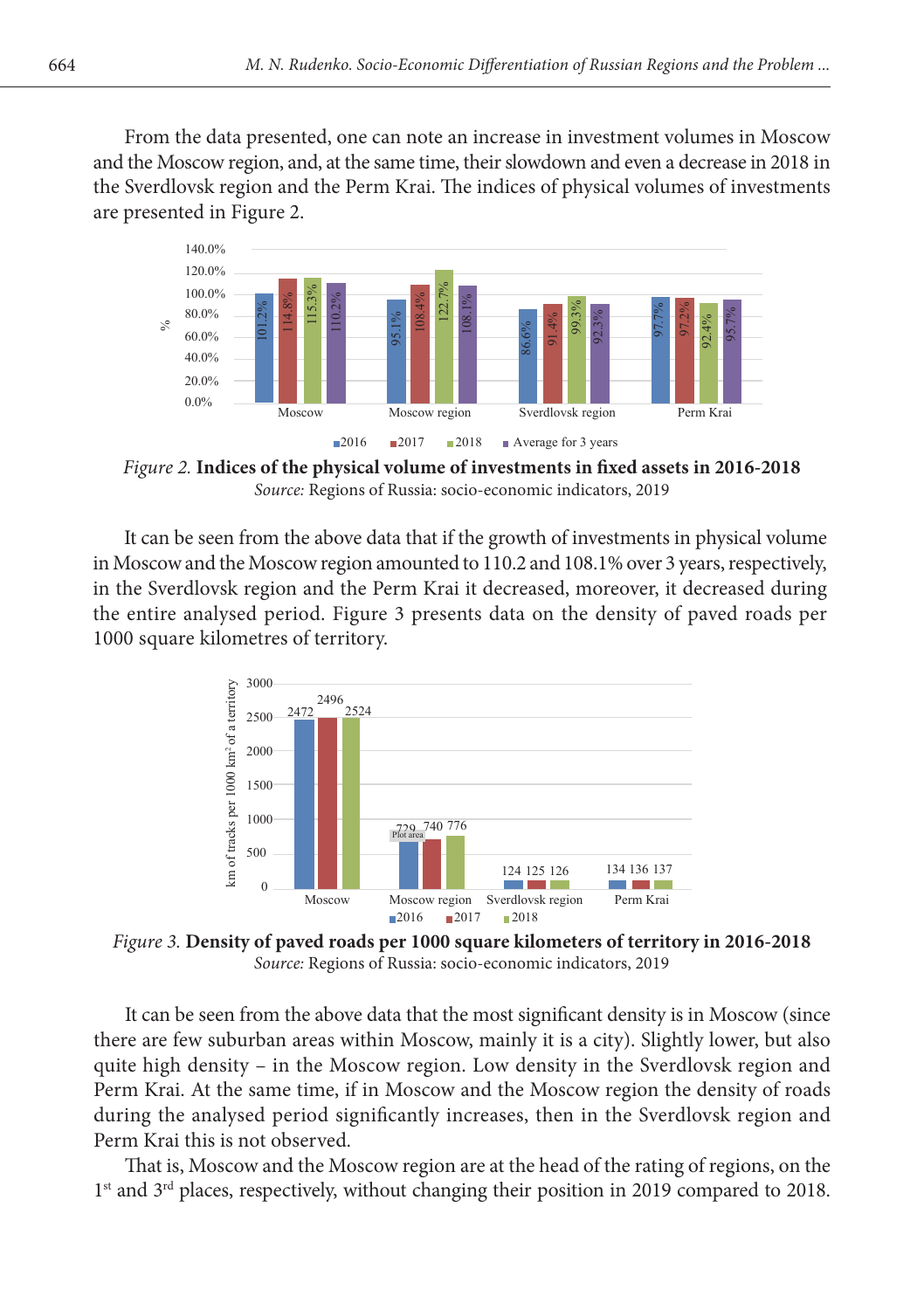The Sverdlovsk region is also in a fairly high position  $(13<sup>th</sup>$  place, the position does not decrease over the year). And the Perm Krai is only in 49th place in 2019, although in 2018 it had 42nd place (it worsened its position).

#### **Discussion**

Based on the results of the study, it can be concluded that the regions have different levels and dynamics of development. This can be seen when comparing the Perm Krai with the neighbouring Sverdlovsk region, Moscow region and Moscow. Today the Perm Krai has the worst development indicators compared to three other regions.

Low investment and undeveloped infrastructure do not allow increasing production volumes (and for the region, it is production that is an important area). As a result, this negatively affects the GRP, wages and incomes of the population, employment, and reduces the financial resources of the region. All this worsens by the living standard of the population, affects the negative migration of the population, that is, moving to other regions, which is reflected in the indicators of negative migration growth. Such a depressive state continues to negatively affect the development of the Perm Territory, the outflow of potential workers complicates economic growth, if it can be planned in the region. And similar, but reverse processes take place in Moscow and the Moscow region, where infrastructure is developing, the volume of investments is increasing, there is a migration inflow of the population, the real incomes of the population and the living standard are increasing. It is necessary to solve the problem of the asymmetry of regional development, since its high level can lead to separatism, complication of the processes of regional exchange, lagging behind the socio-economic development of certain regions (Gordienko and Molchan, 2017). K. Choroev (2019) also notes that in order to weaken such differentiation and asymmetry, optimisation of the sectoral structure of the economy is required (Choroev, 2019). A.G. Leontieva (2017) notes the necessity to expand the autonomy of the regions in the formation of budget revenues, combined with effective support from the federal centre (Leontieva, 2017). E.L. Lavrova (2017) names efficient use of human resources as the main direction of regional development (Lavrova, 2017). L.N. Chainikova (2017) notes that for the development of regions and their transition to a higher technological level, reindustrialisation is necessary, which can reduce the depreciation of fixed assets, increase investment in the economy, increase labour productivity, and introduce new technologies (Chainikova, 2017). L.L. Igonina (2020) believes that it is necessary to diagnose the potential of financial and investment development of regions, the possibilities of forming their competitive advantages and effectively using growth opportunities, developing and implementing investment policies for the regions in order to facilitate the processes of reindustrialisation (Igonina, 2020).

K.O. Ternavshchenko et al. (2018) refer to international experience that would help reduce the differentiation of regional development. For this, it is possible to use two models: competitive and cooperative (Ternavshchenko et al., 2018). The first is focused on the growth of economic growth rates, the second – on the levelling of disparities in regional budgets. It is obvious that it is optimal to use a mixed model, which would make it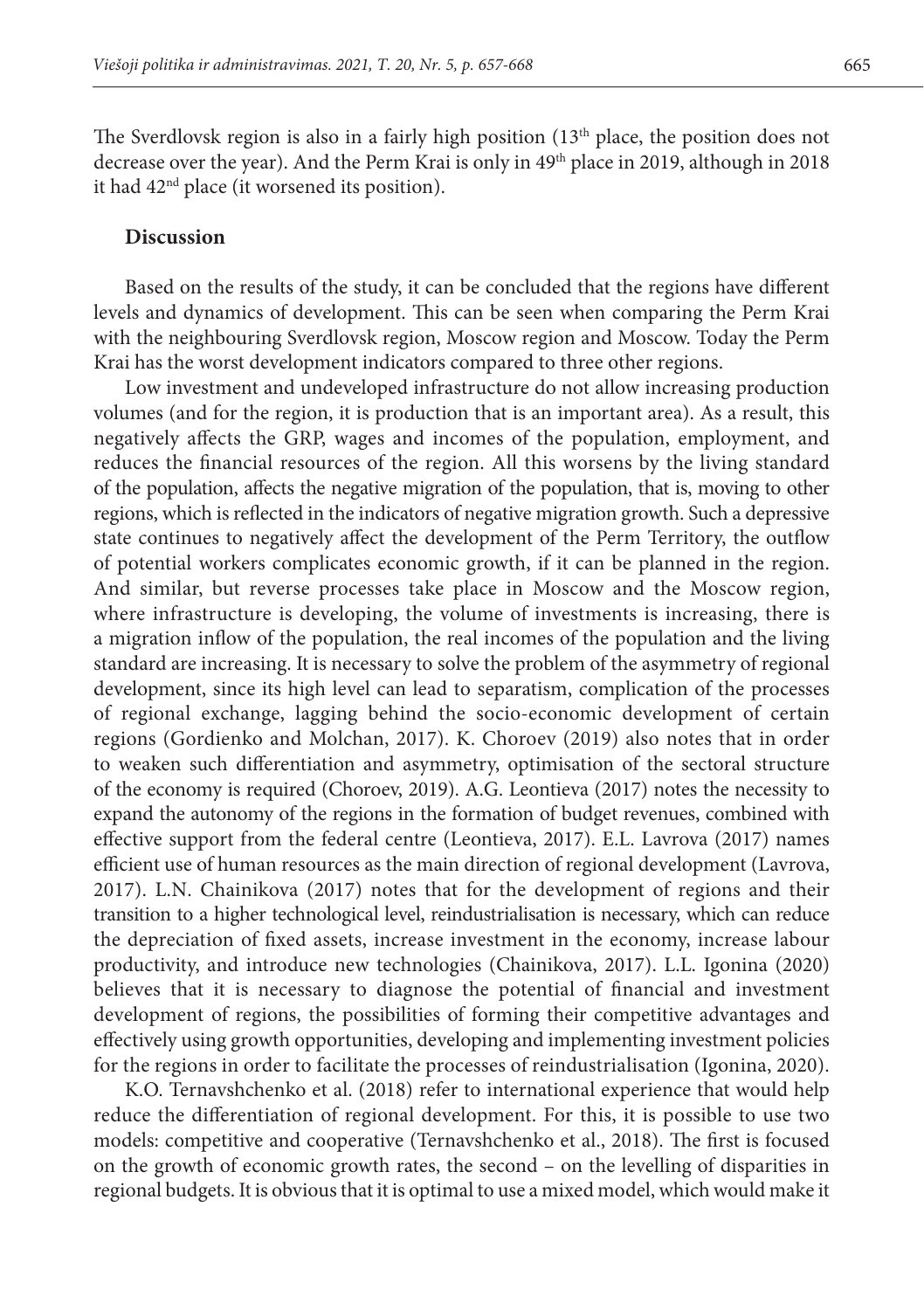possible for the regions to increase their financial solvency and independence, but taking into account the fact that they would be economically interested in the development of the economy and the socio-economic development of the territory as a whole. Therefore, it is required to change the taxation system, to reduce the share of federal taxes, replacing them with regional rent, which is noted by K.O. Ternavshchenko et al. (2018). A.A. Kuznetsov and O.A. Ostapenko (2018) also note the impact of globalisation and trade liberalisation on the reorientation of economic relations of regions from interregional to foreign economic. And this to a certain extent intensified the differentiation of the development of regions, disintegrated the regions. To overcome such processes, it is necessary:

- 1) to increase capital invested in infrastructure;
- 2) to create a preferential system of taxation of industrial enterprises, stimulating their investment activity;
- 3) to provide the federal centre with assistance to the regions to improve their economic potential (Kuznetsov and Ostapenko, 2018).

With the combined application of these measures, it is possible to minimise the negative impact of globalisation processes, to reduce the differentiation of regions. It is also required to delegate part of the powers "in the field of ensuring the threshold values of economic security, taking into account its regional specifics," which K.O. Ternavshchenko et al. (2018) note.

#### **Conclusions**

Thus, general conclusions can be drawn:

- 1. Differentiation of regions for development is associated with their unequal geographic location, availability of resources, climatic conditions, and demographic situation. In many respects, development is influenced by the industry specialisation of the regions, and the specifics of the labour market, and the degree of development of infrastructure and logistics. The state policy aimed at the development of the region is also important, both at the level of the central government (federation), and at the regional, and even at the local levels. At present, the regions in Russia are developing quite asymmetrically, which poses a threat to economic security for the state as a whole, therefore it is necessary to create conditions for levelling their development.
- 2. It was noted that Moscow and the Moscow region have high rates of socio-economic development: the dynamics of real GRP, industrial production indices, as well as high incomes of the population, dynamics of real incomes, low unemployment rates with their decline. This is determined by the high volumes of investment in the economy of these regions, as well as in the development of infrastructure. All this stimulates the influx of the population to these regions and their further development. The Perm Krai is inferior not only to these regions in terms of the degree of development, but also to the neighbouring Sverdlovsk region. The low volume and dynamics of investments, undeveloped transport infrastructure and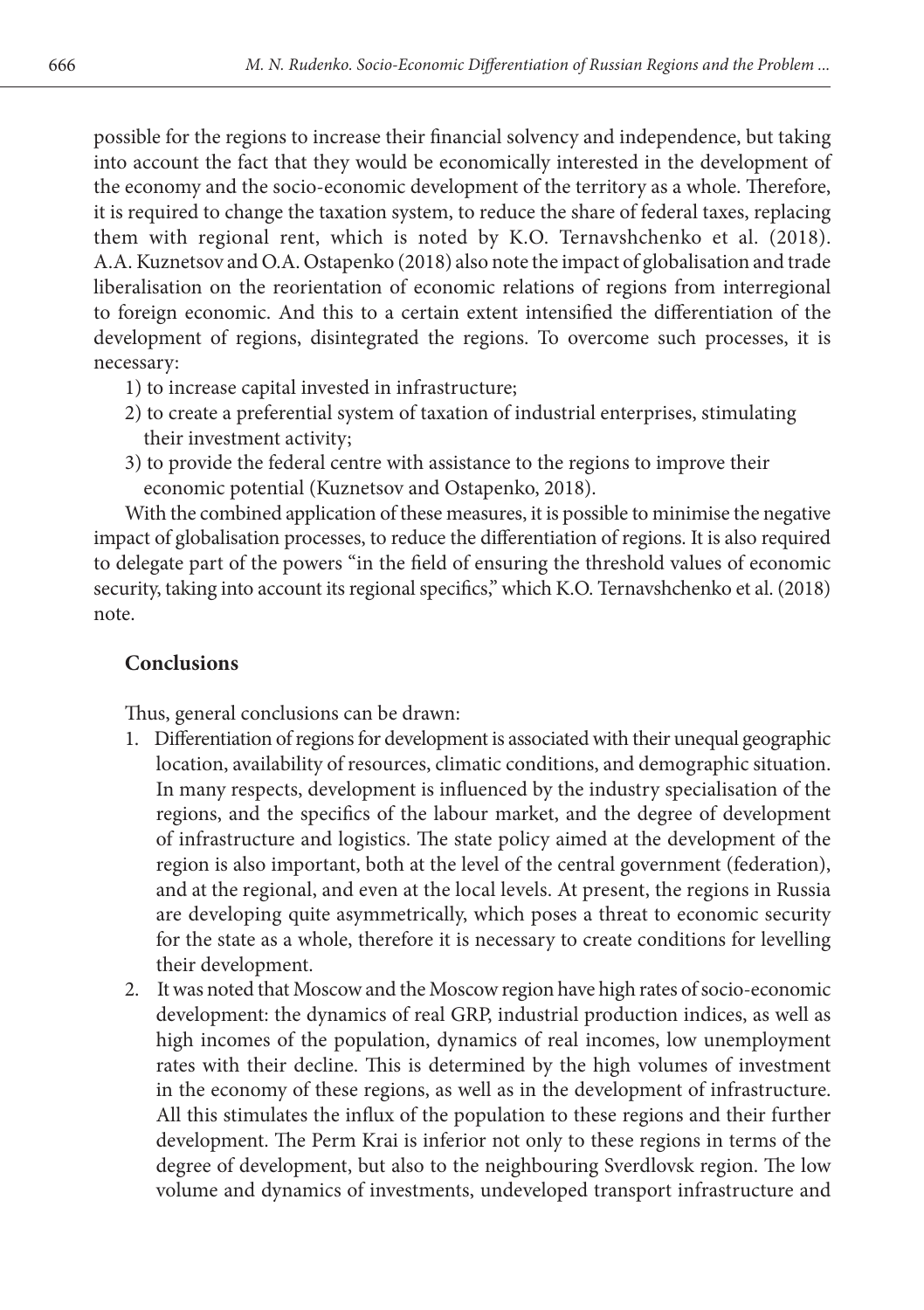some other factors do not allow the development of industry, the growth of the real GRP of the region, which simultaneously reduces the real incomes of the population, increases unemployment and lowers the living standard in the region (in the RIA rating, the position from 42 deteriorated to 49 in 2019).

3. There is a significant migration outflow of the population to neighbouring and other regions from the Perm Krai. All these are factors negative for the economic security of this region, indicating its differentiation not only in comparison with the best regions of the rating (Moscow and the Moscow Region –  $1<sup>st</sup>$  and  $3<sup>rd</sup>$  places in the rating), but also with Sverdlovsk (13<sup>th</sup> place in the rating). The author sees the reducing of the differentiation of Russian regions and the asymmetry of regional development through stimulating the investment activity of the regions through the improvement of tax legislation and the provision of benefits to industrial enterprises. At the same time, it is necessary to develop infrastructure, primarily transport and logistics, so that in the regions, including the Perm Territory, to actively renew fixed assets, increase production volumes and thereby ensure the growth of employment, incomes of the population and the budget.

# **References**

- 1. Abalkin, L.I. 1994. "Economic Security of Russia: Threats and Their Reflection". *Economic Issues* 12: 4-13.
- 2. Bagaryakov, A., and Nikulina, N. 2012. "Investigation of Economic Security in Terms of Relations "Innovation Security – Innovation Culture". *Economy of Region* 4: 178-85.
- 3. Chainikova, L.N. 2017. "Differentiation of Russian Regions by the Level of Innovative Development of Their Economy". In: *Innovative development of the Russian economy Materials of the X International Scientific and Practical Conference*, 155-7. Russian Economic University named after G.V. Plekhanov, Moscow.
- 4. Choroev, K. 2019. "Problems of Overcoming Asymmetry in the Regional Development of the Economy of the Kyrgyz Republic". *Actual Problems of Economics and Management* 1: 11-4.
- 5. Dziuba, T. 2021. "Information Model for Improving Accounting and Analytical Support for Economic Potential Management". *Scientific Horizons* 24(2): 108-19.
- 6. Gordienko, O.I., and Molchan, I.S. 2017. "Assessment of the Asymmetry of the Development of the Regions of the Republic of Belarus as a Basis for Identifying Topical Directions for Activating Points of Economic Growth". In: *Socio-economic development of organizations and regions of Belarus: efficiency and innovation*, 167-74. Vitebsk State Technological University, Vitebsk.
- 7. Hobela, V.V., and Melnyk, S.I. 2021. "Offshoring as a Threat to the National Economic Security: Causes and Ways to Counteract". *Scientific Bulletin of Mukachevo State University. Series "Economics"* 8(2): 9-16.
- 8. Igonina, L.L. 2020. "Differentiation of Russian Regions by the Level of Financial and Investment Development". *Basic Research* 4: 41-6.